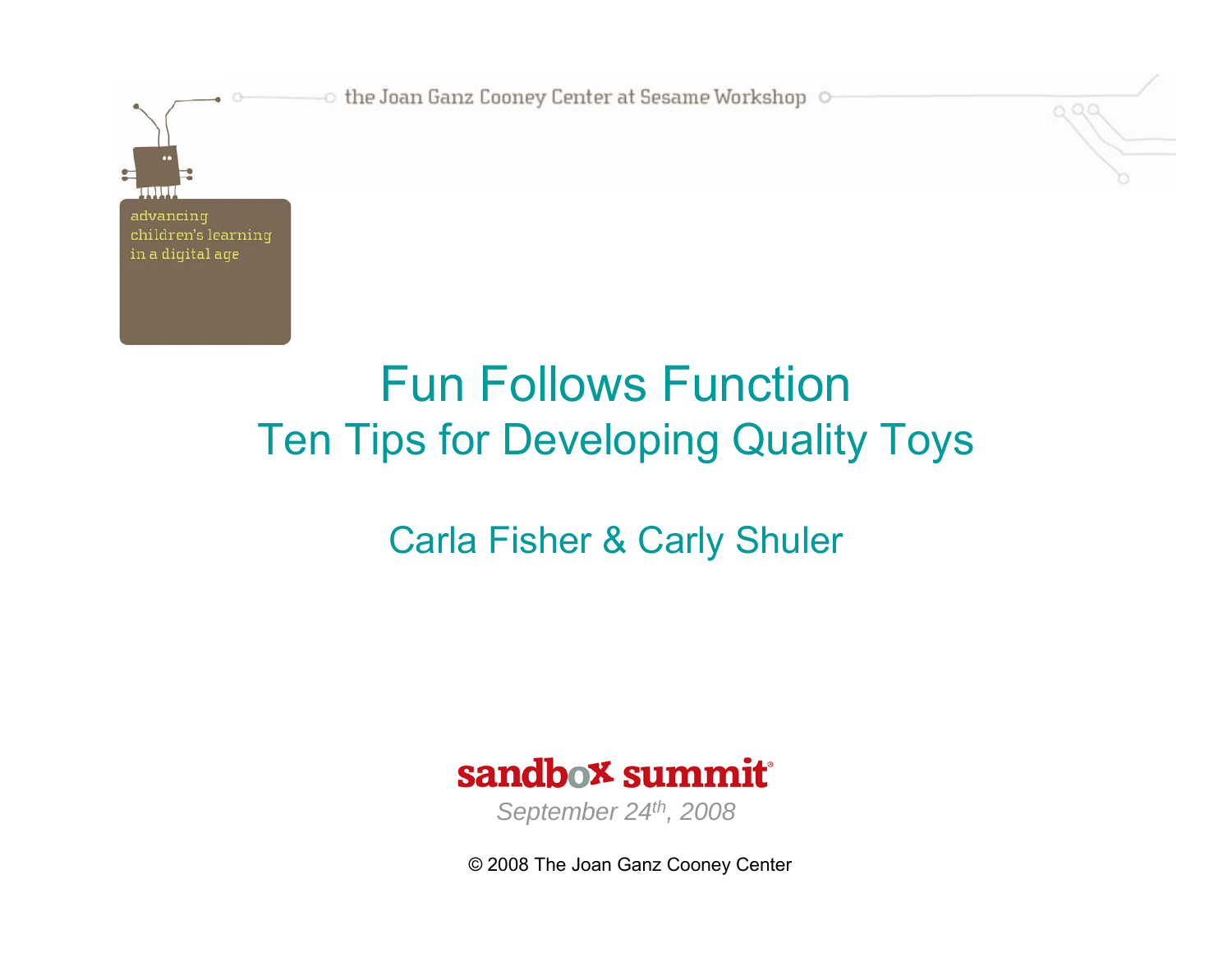## The Joan Ganz Cooney Center at Sesame Workshop

"We don't pretend that media or a television show can solve the problems of our world, but we do believe it would be a terrible mistake not to use these most influential tools to contribute to the solutions."*- Joan Ganz Cooney*

#### Mission

To catalyze and support research, innovation, and investment in digital media technologies to advance children's learning.

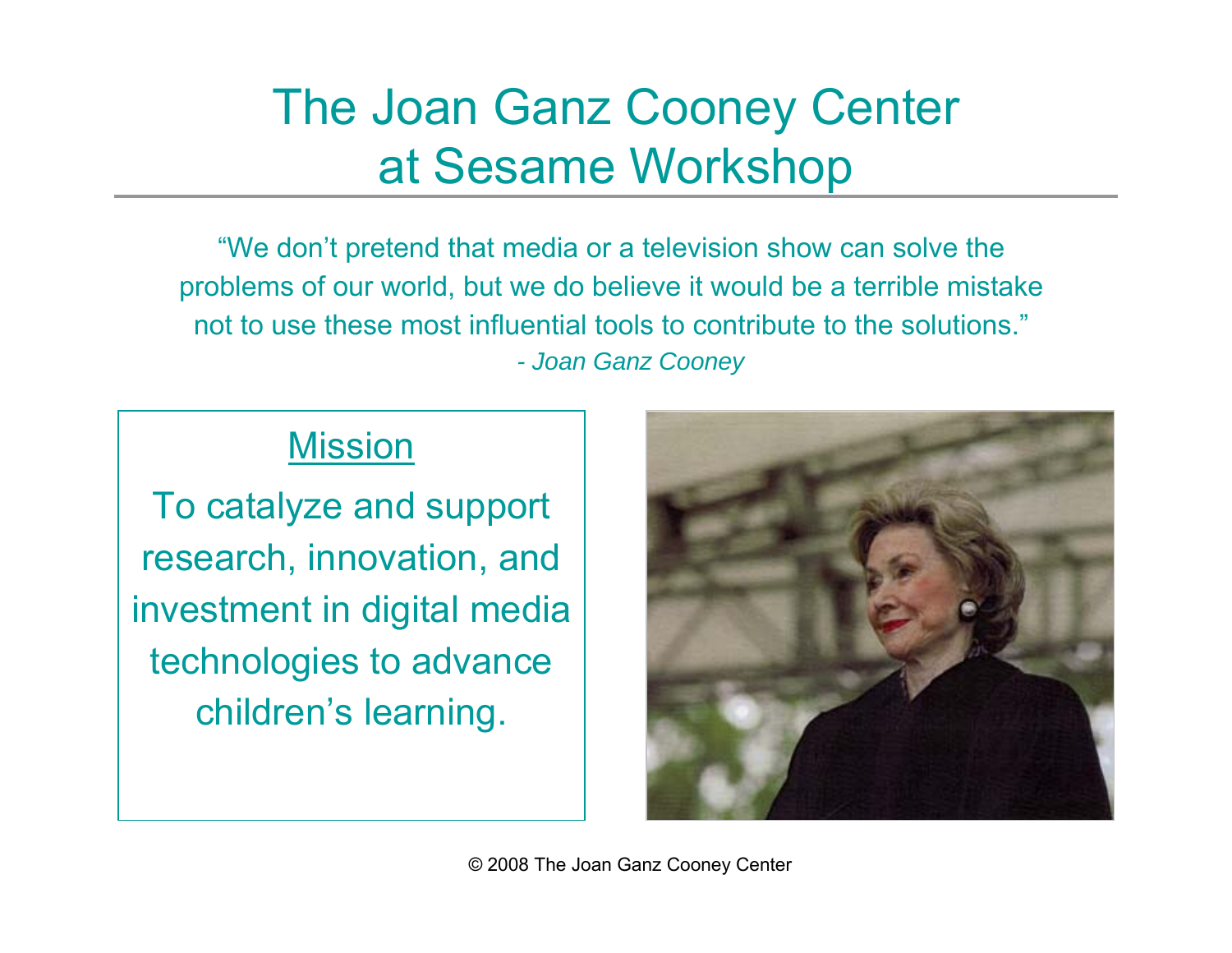## #1: Bridge the gap between industry and academia

►Convene multi-disciplinary teams

▶ Apply knowledge about child development and learning in product design

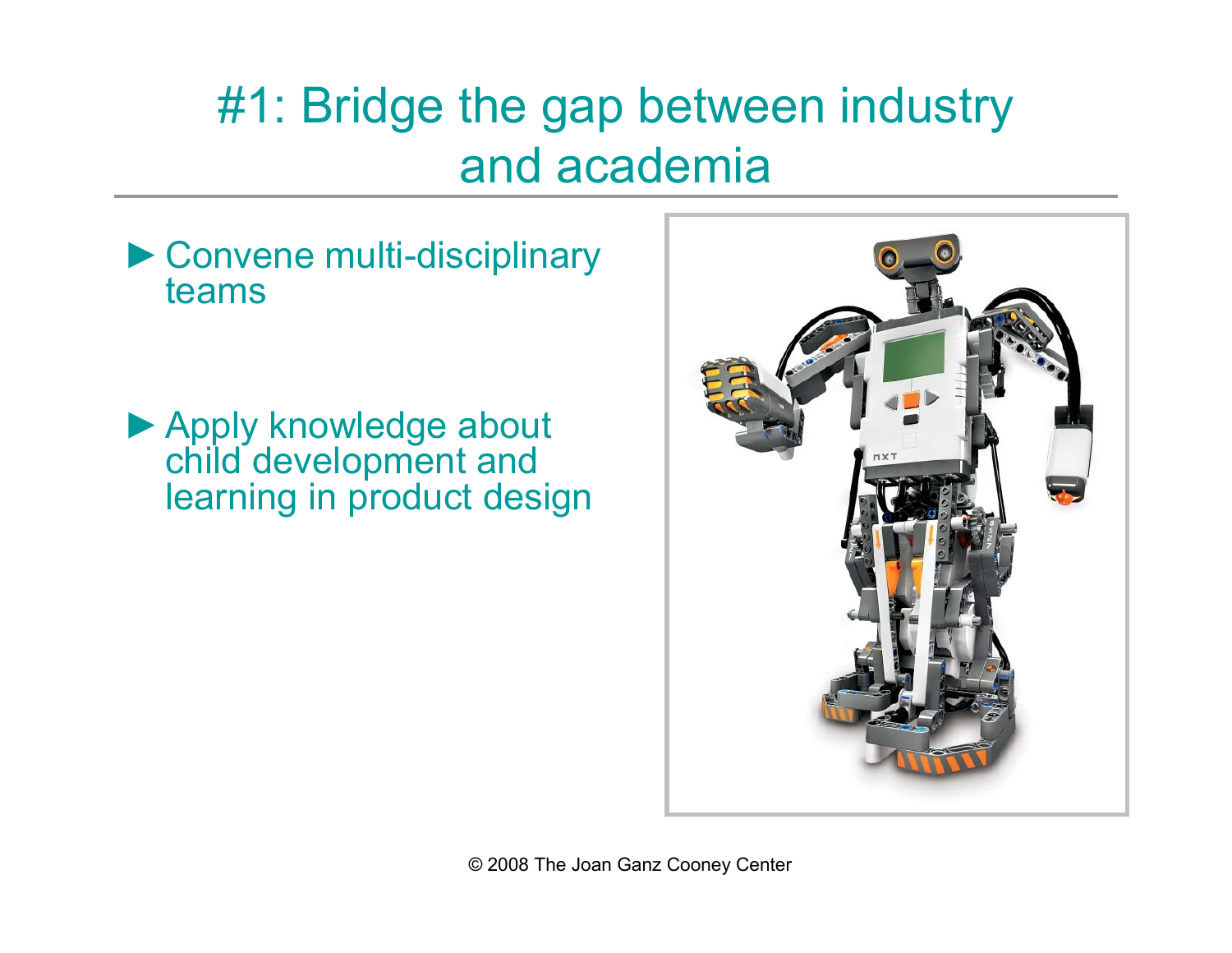# #2: Research and Testing

## ► Everyone can afford something

### ►Integrate throughout the development timeline

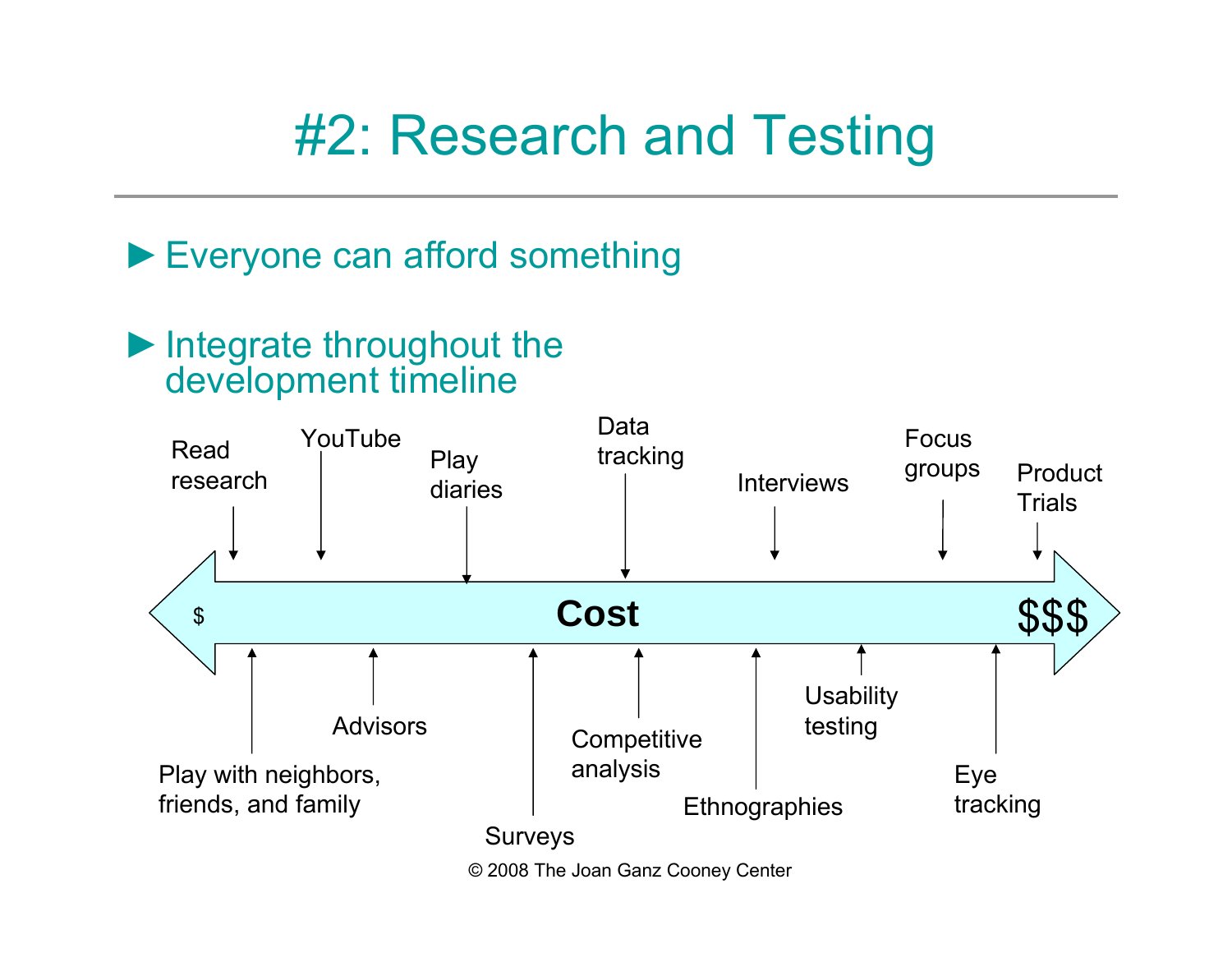# #3: Track what users do

- ►Automated data tracking and in-game metrics can
	- ► Identify where users get stuck
	- ►Aggregate reaction times to inform level design
	- ▶ Supply intelligence for automatic leveling
	- ▶ Provide usability information



From Bungie.net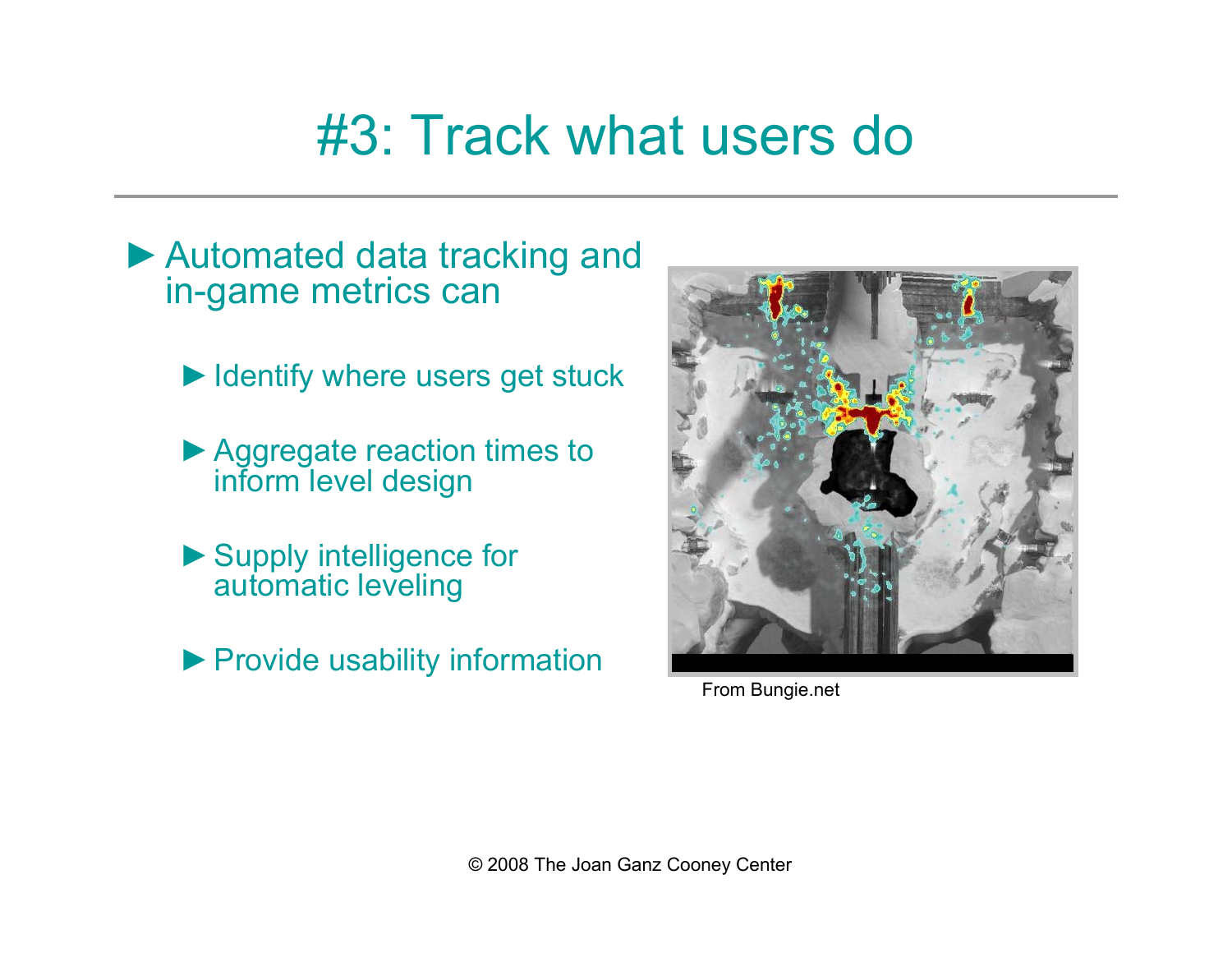## #4: Read.

## ►First, know the basics ▶ Read information for parents or

basic developmental psychology textbooks

- ►Then, stand on the shoulders of those who are doing the research relevant to you
	- ►Look in unusual places: overseas, other academic fields

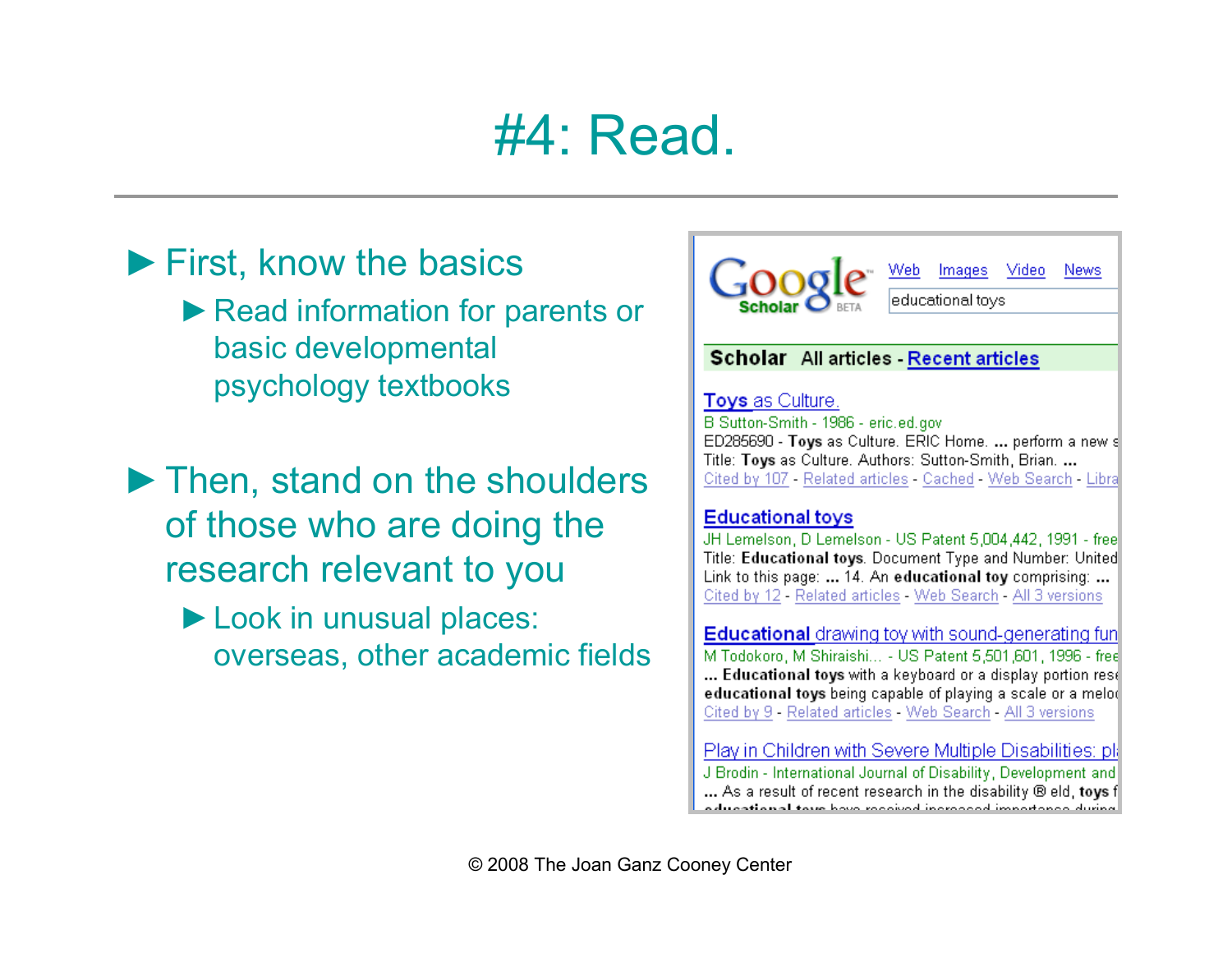# #5: Become an Observer

- ▶ Don't just play with the neighbors, friends, and family
- ►YouTube and other video sharing sites are a gold mine of valuable usability info
- ►Walk the toy store aisles

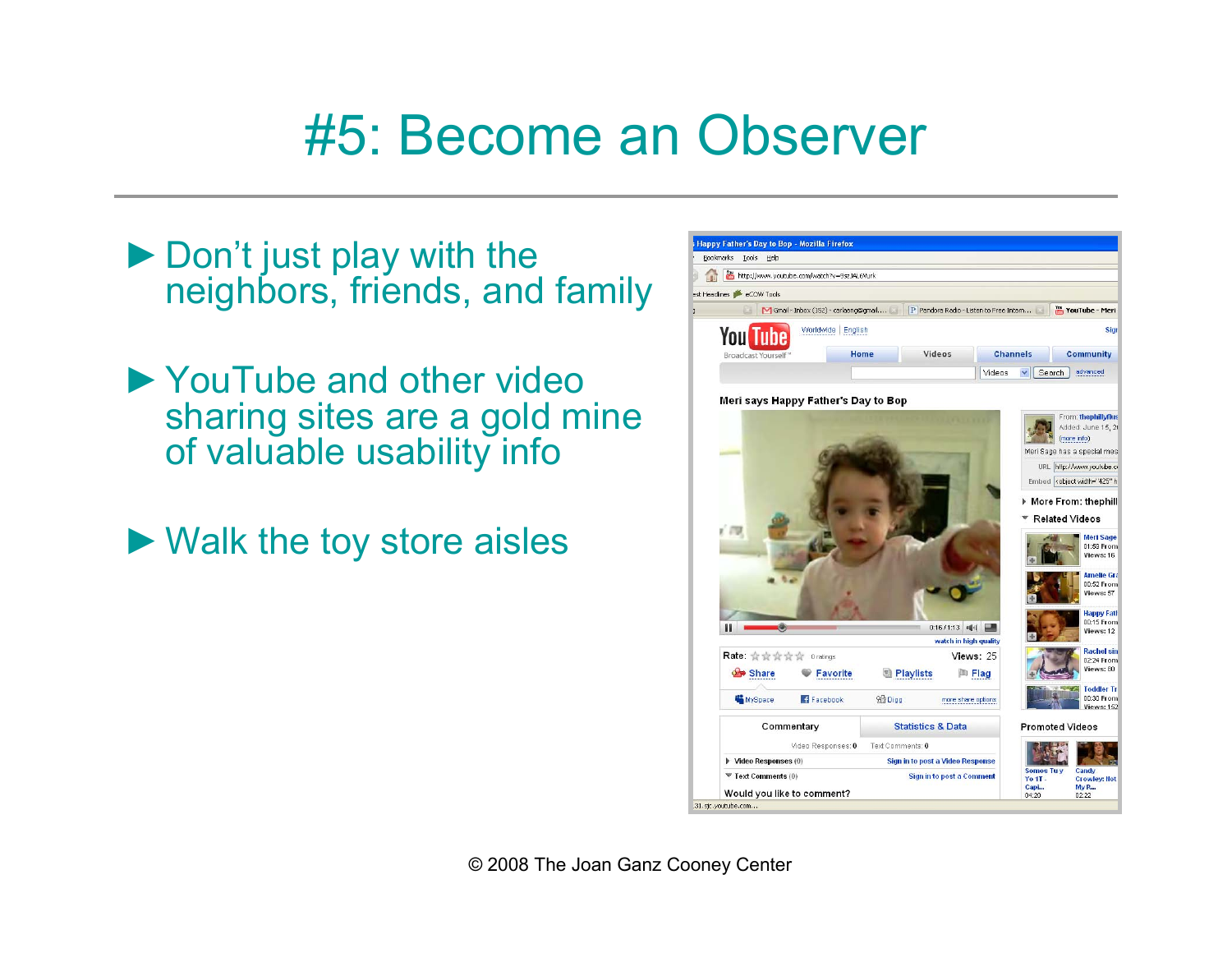## #6. Break the model of one child per screen

►Encourage intergenerational interaction

►Think outside the 'keyboard' box

►Combine the virtual & physical worlds

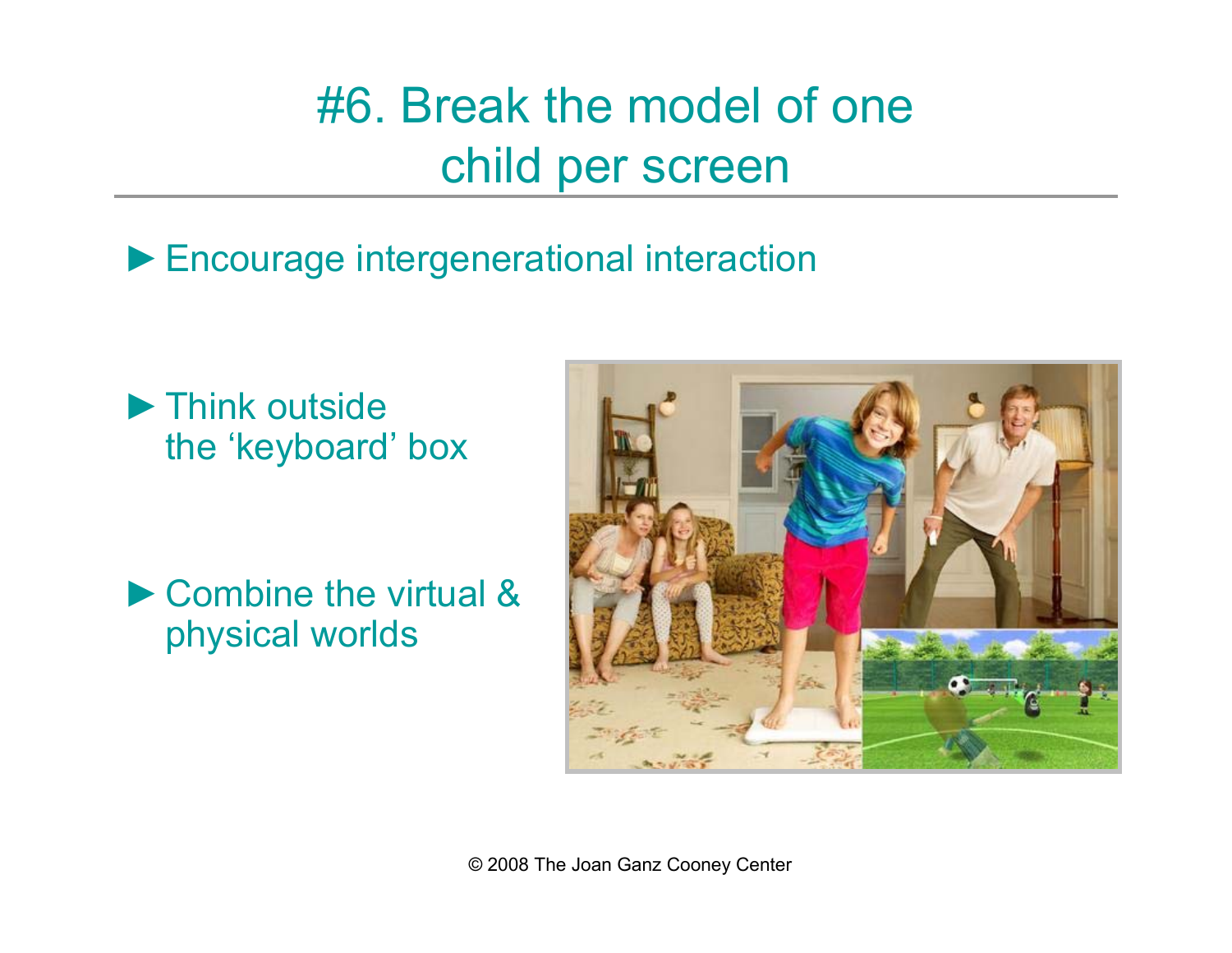## #7. Leverage consumer market trends for learning

►'Youth' generated content

►Virtual Worlds

►Video content on the web



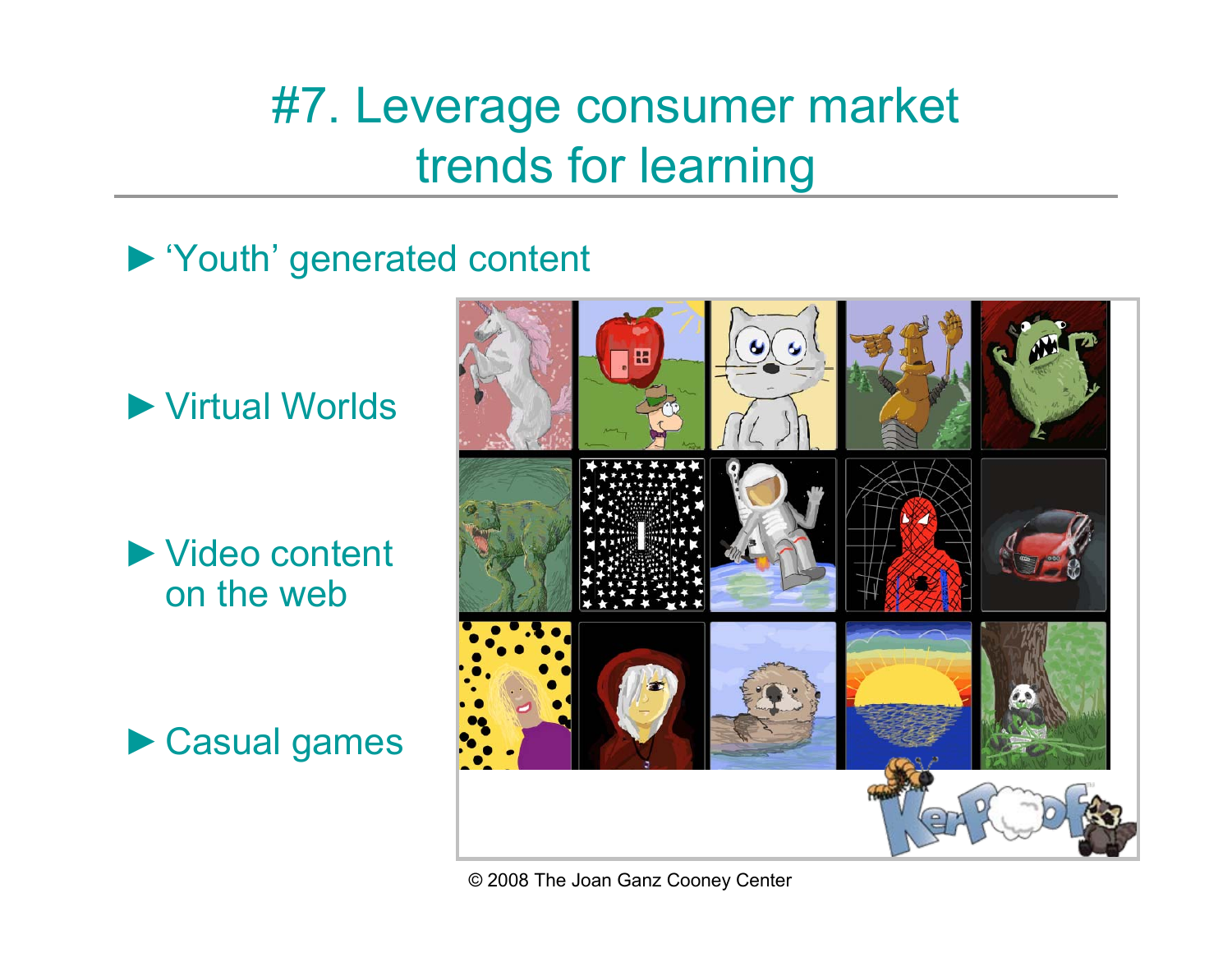#8: Go beyond the "three R's"

▶ Rethink literacy for the 21st century:

▶ Creativity and Innovation

- ►Critical Thinking and Problem Solving
- ►Communication and **Collaboration**
- ►Global knowledge and skills

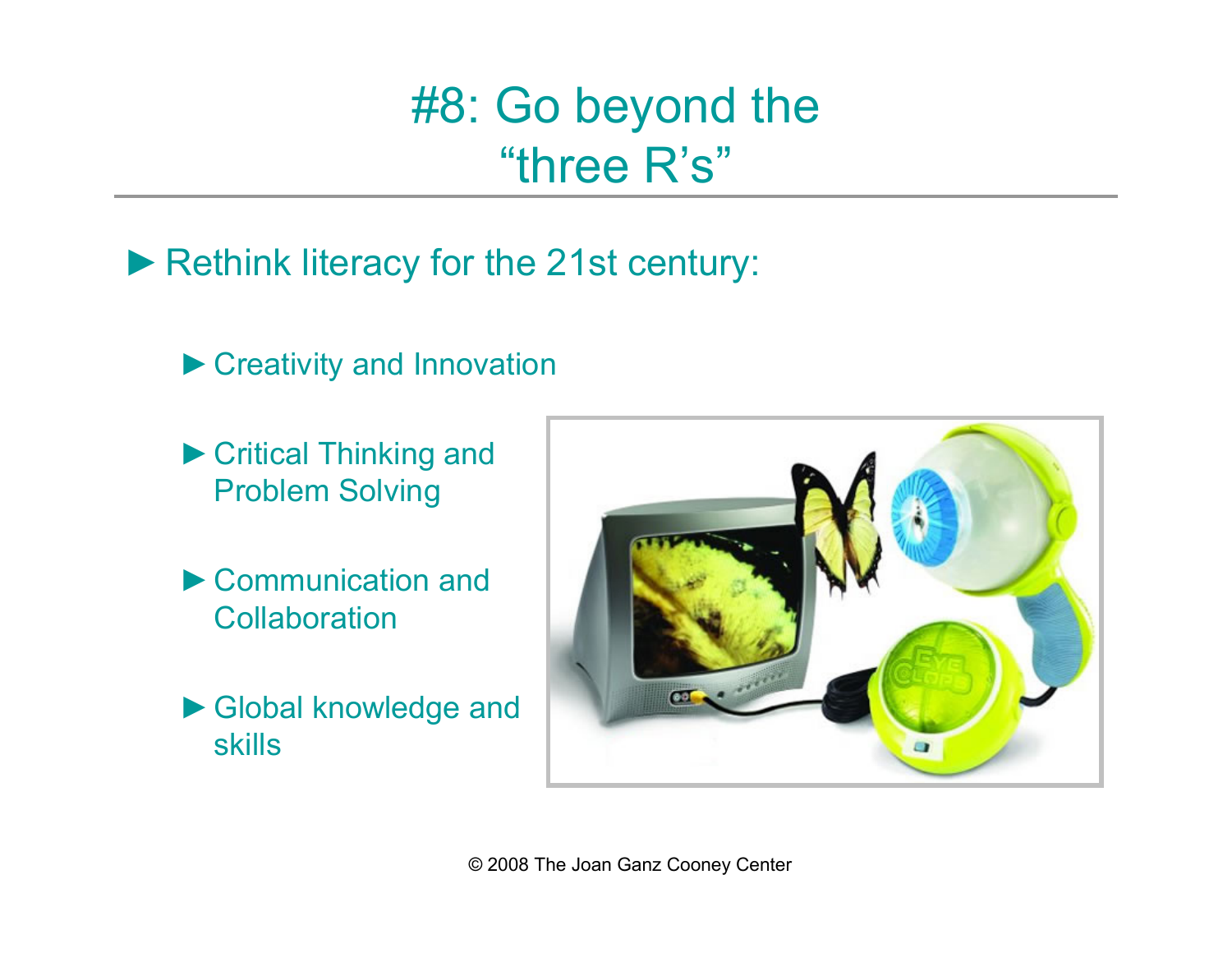## #9. Explore new mechanics

► Add new twists to old mechanics (or vice versa)

▶ Transfer or evolve mechanics from different platforms

►Look to general audience games for new ideas

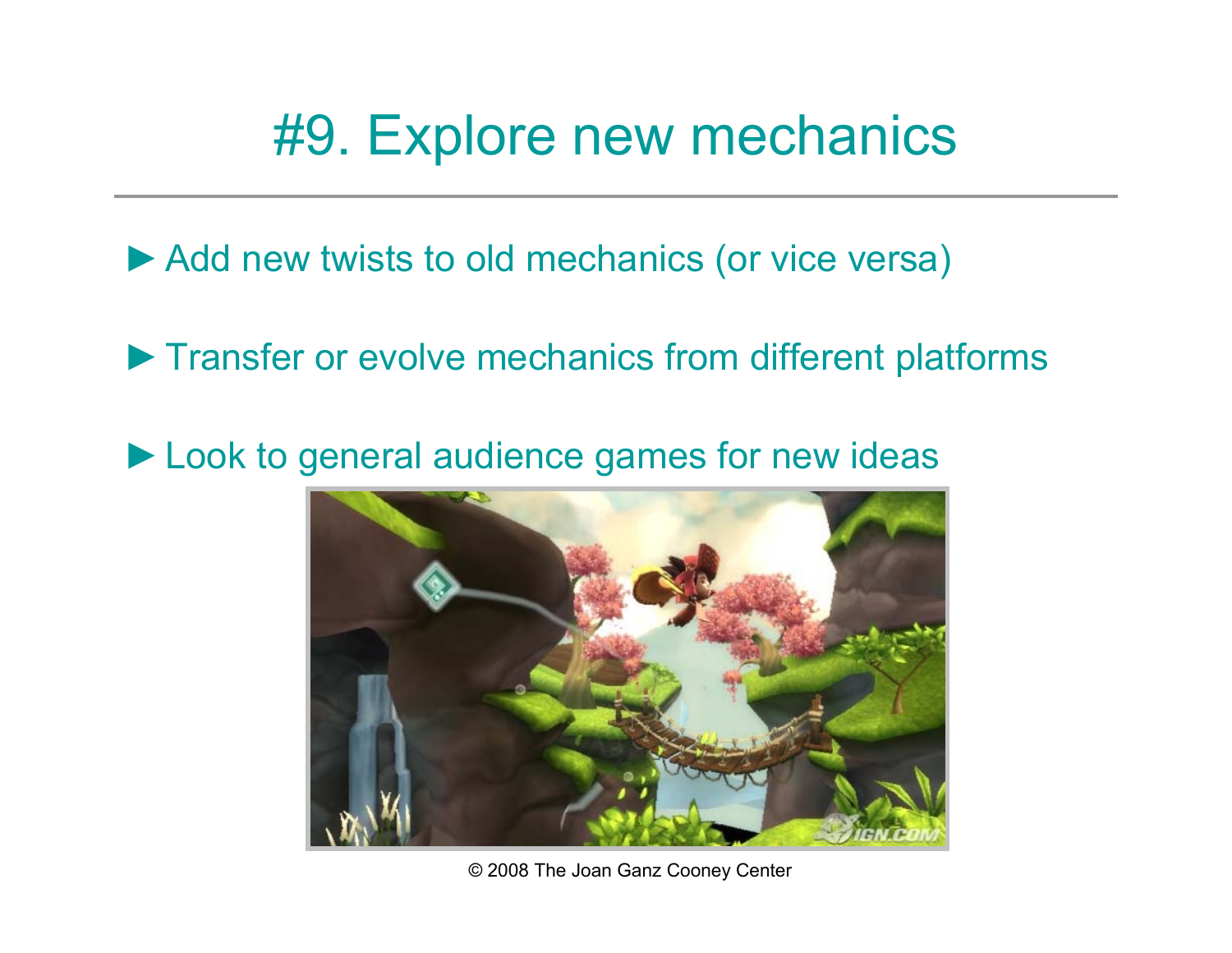# #10: Tap into your own childhood

►Do you remember…

#### The 60's



#### The 70's The 80's